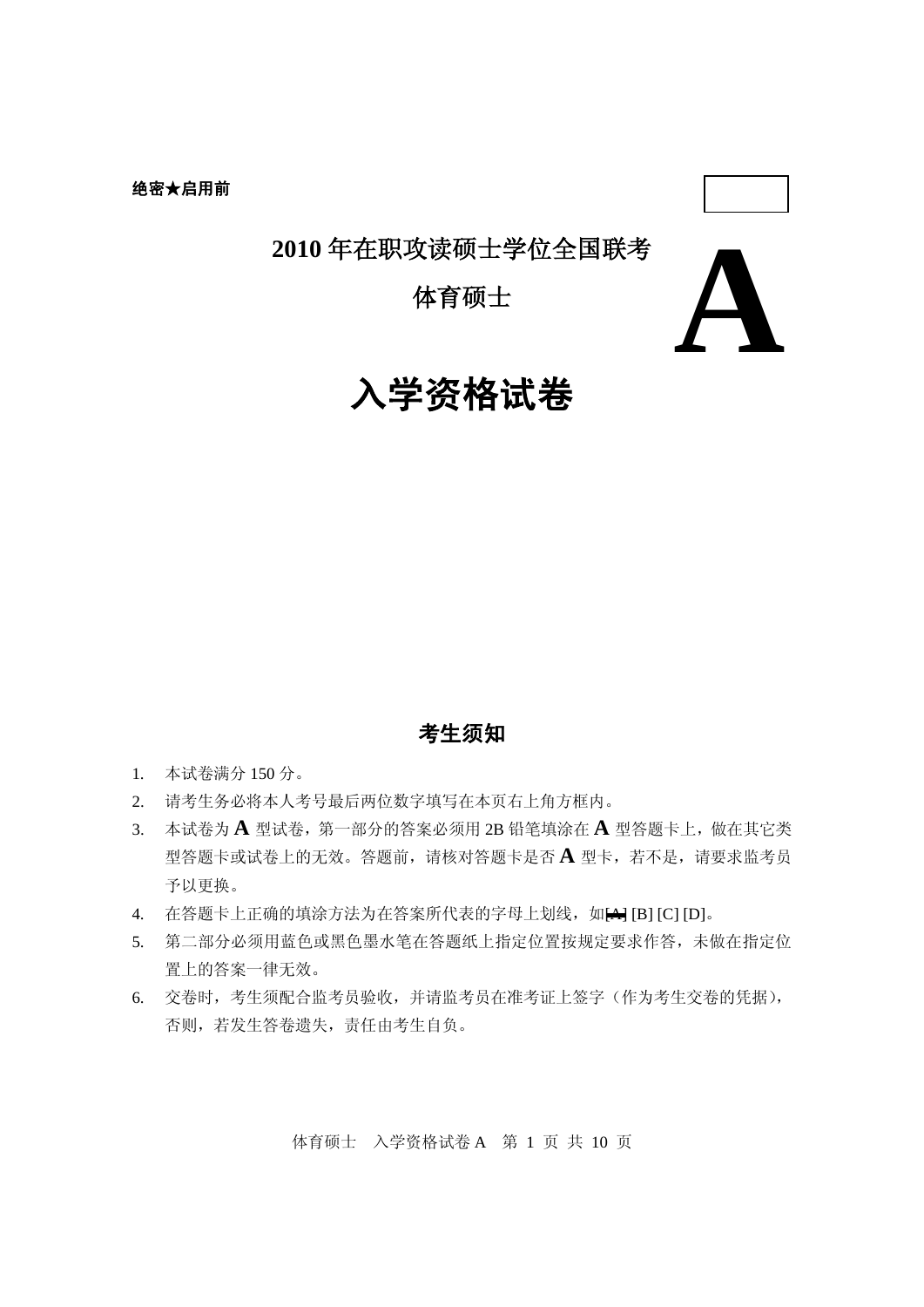#### 一、英语语法单项选择题

**Directions:** *In this part there are ten incomplete sentences. For each sentence there are four choices marked A, B, C and D. Choose the one that best completes the sentence. Mark your answer on the ANSWER SHEET with a single line through the center. (10 points, one for each)*

| 1. The first Youth Olympic Games _______ in August 2010 in Singapore.                  |                                                                                         |
|----------------------------------------------------------------------------------------|-----------------------------------------------------------------------------------------|
| A. will hold                                                                           | B. is held                                                                              |
| C. held                                                                                | D. were held                                                                            |
| 2. The book ______ well and was reprinted many times.                                  |                                                                                         |
| A. sells                                                                               | B. is selling                                                                           |
| C. was sold                                                                            | D. sold                                                                                 |
|                                                                                        | 3. Our car _______ down half way, we had to run to the nearest rescue station for help. |
| A. breaks                                                                              | B. broke                                                                                |
| C. breaking                                                                            | D. broken                                                                               |
| 4. Will you call them up and tell them we'll start training as soon as the rain _____? |                                                                                         |
| A. will stop                                                                           | B. stops                                                                                |
| C. is to stop                                                                          | D. is going to stop                                                                     |
| 5. ______ more training, they could have done better in the World Cup.                 |                                                                                         |
| A. Given                                                                               | B. To give                                                                              |
| C. Giving                                                                              | D. Having given                                                                         |
| 6. ________ you have your health, nothing else matters.                                |                                                                                         |
| A. As well as                                                                          | B. As long as                                                                           |
| C. As much as                                                                          | D. As soon as                                                                           |
| 7. Look what you've done! You _______ more careful.                                    |                                                                                         |
| A. should have been                                                                    | B. may be                                                                               |
| C. must be                                                                             | D. would have been                                                                      |
| 8. He is _______ player as anyone else on the football team.                           |                                                                                         |
| A. as an intelligent                                                                   | B. so intelligent a                                                                     |
| C. so an intelligent                                                                   | D. as intelligent a                                                                     |
|                                                                                        |                                                                                         |
| A. she had said                                                                        | B. did she say                                                                          |
| C. had she said                                                                        | D. she said                                                                             |
| 体育硕士 入学资格试卷 A 第 2 页 共 10 页                                                             |                                                                                         |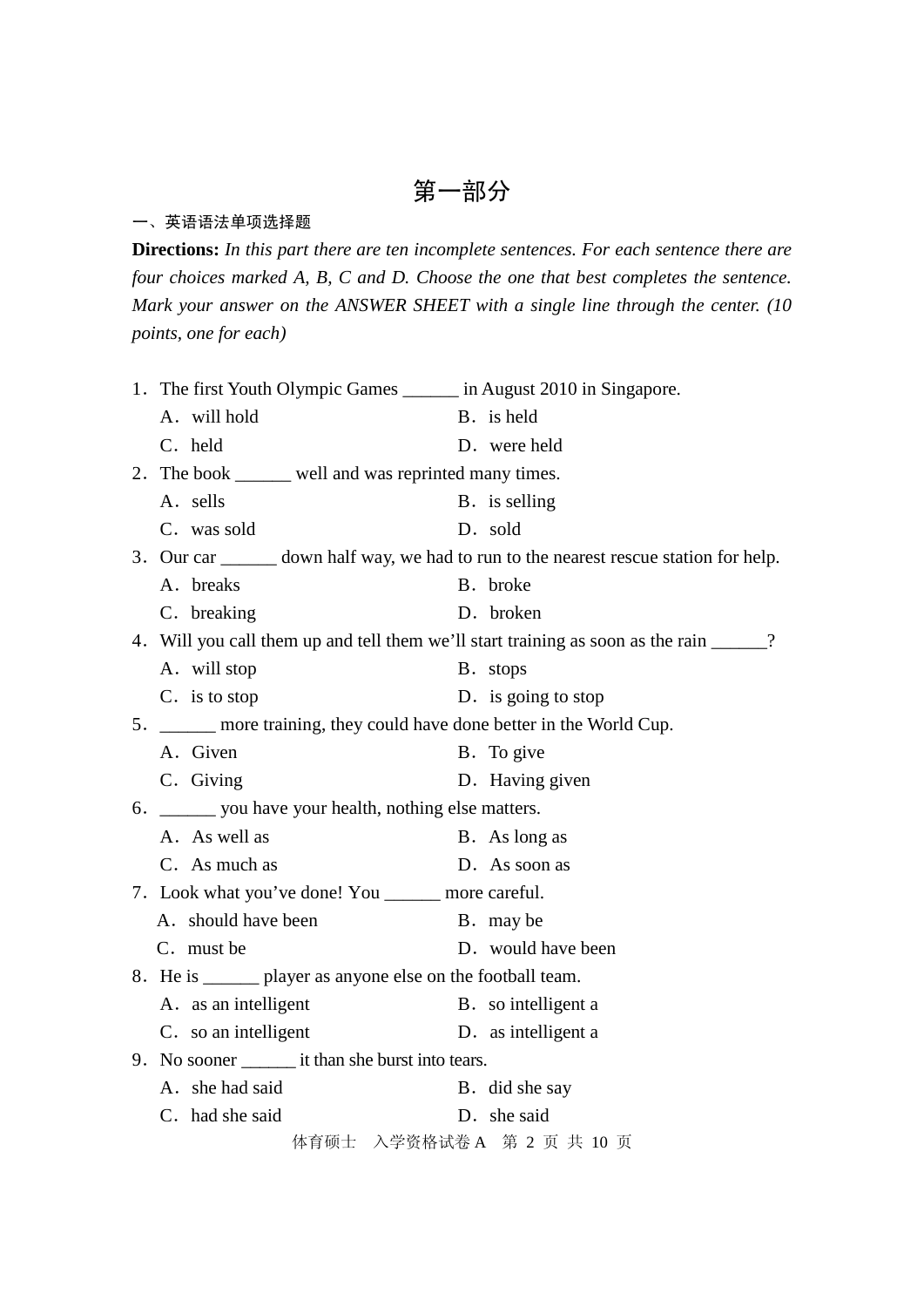- 10.It is very frequently in the fields \_\_\_\_\_\_ several branches of science overlap that the most exciting results are obtained.
	- A. which B. that
	- C. where D. when

### 二、英语词汇单项选择题

**Directions:** *In this part there are ten incomplete sentences. For each sentence there are four choices marked A, B, C and D. Choose the one that best completes the sentence. Mark your answer on the ANSWER SHEET with a single line through the center. (10 points, one for each)*

| 11. Believe it or not, the majority of the world does not _______ our mother tongue.    |                                                                         |                                                                                      |  |  |  |
|-----------------------------------------------------------------------------------------|-------------------------------------------------------------------------|--------------------------------------------------------------------------------------|--|--|--|
| A. speak                                                                                |                                                                         | B. talk                                                                              |  |  |  |
| C. say                                                                                  |                                                                         | D. utter                                                                             |  |  |  |
| 12. His main sporting _______ are golf and tennis.                                      |                                                                         |                                                                                      |  |  |  |
| A. events                                                                               |                                                                         | B. fashions                                                                          |  |  |  |
| C. games                                                                                |                                                                         | D. interests                                                                         |  |  |  |
|                                                                                         | 13. Is there anyone who _______ the plans put forward by the committee? |                                                                                      |  |  |  |
| A. differs                                                                              |                                                                         | B. opposes                                                                           |  |  |  |
| C. disagrees                                                                            |                                                                         | D. objects                                                                           |  |  |  |
| 14. The _______ he said it he knew what a mistake he had made.                          |                                                                         |                                                                                      |  |  |  |
| A. moment                                                                               |                                                                         | B. time                                                                              |  |  |  |
| C. occasion                                                                             |                                                                         | D. hour                                                                              |  |  |  |
| 15. This title ranks alongside the Olympics _______ importance.                         |                                                                         |                                                                                      |  |  |  |
| A. in terms of                                                                          |                                                                         | B. in favor of                                                                       |  |  |  |
| C. in spite of                                                                          |                                                                         | D. in place of                                                                       |  |  |  |
| 16. She is _______ rated number two in the world.                                       |                                                                         |                                                                                      |  |  |  |
| A. primarily                                                                            |                                                                         | B. originally                                                                        |  |  |  |
| C. currently                                                                            |                                                                         | D. suddenly                                                                          |  |  |  |
| 17. Many people believe that there can be no true sports _______ the idea of fair play. |                                                                         |                                                                                      |  |  |  |
| A. without                                                                              |                                                                         | B. with                                                                              |  |  |  |
| C. alongside                                                                            |                                                                         | D. against                                                                           |  |  |  |
|                                                                                         |                                                                         | 18. A very large number of people _______ sport for the benefits of "health-related" |  |  |  |
| fitness".                                                                               |                                                                         |                                                                                      |  |  |  |
| A. involve in                                                                           |                                                                         | B. engage in                                                                         |  |  |  |
| C. carry on                                                                             |                                                                         | $D.$ go on                                                                           |  |  |  |
| 体育硕士 入学资格试卷 A 第 3 页 共 10 页                                                              |                                                                         |                                                                                      |  |  |  |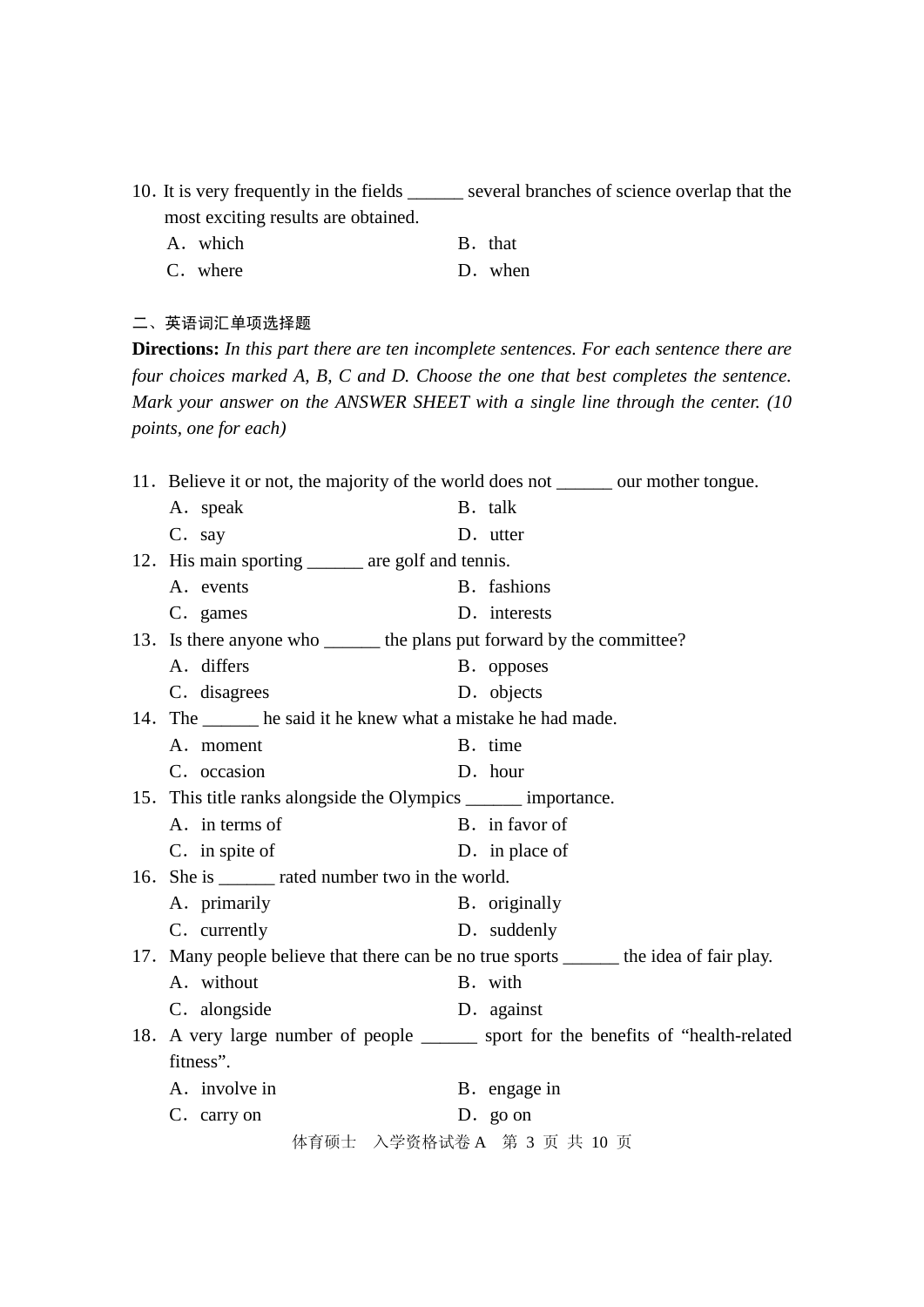- 19.I had the \_\_\_\_\_\_ same problem as you when I first started.
	- A. actual B. factual
	- C. exact D. precise

20. Care should be taken to decrease the length of time that one is loud continuous noise.

- A. involved in B. attached to
- C. associated with D. subjected to

三、英语阅读理解题

**Directions:** *In this part there are two passages. Each passage is followed by questions or unfinished statements with four choices marked A, B, C and D. Decide on the best choice and mark your answer on the Answer Sheet with a single line through the center. (10 points, one for each)*

#### **Questions 21-25 are based on the following passage:**

London started its first major bike hire scheme on July 30th. Transport For London (TFL), the agency responsible for moving people around England's capital, put 5,000 bicycles in 400 different locations around the city. The idea is to cut traffic, reduce pollution and provide a greener way of getting around London's streets. The scheme had a few teething problems on its first day as people could not lock the bikes properly once they had finished riding them. As a gesture of goodwill, London Mayor Boris Johnson announced all rentals on the first day would be free of charge. The bikes are available for free for the first 30 minutes but costs go up steeply thereafter. Renters have to pay \$1.60 for the first hour and \$78 for 24 hours. The bikes are clearly designed for very short trips.

TFL says it sees a "cycle revolution" happening in London. It predicts there will be around 40,000 new cycle journeys every day on the rental bikes. Mr Johnson says he wants to see a return to the turn of the 20th century, when 20 per cent of journeys in London were made by bicycle. The scheme has received a lot of positive feedback in the first two days. Many Londoners believe it is a great alternative to London's overcrowded and overpriced trains and buses. One commuter (远程上班族), Andy Clark, told the Reuters news agency: "It's a great idea. I've seen it operating in Paris and Barcelona and thought why don't we have one?" The Londonist Blog said the bikes were very **sturdy** and were "designed to withstand a beating from both careless cyclists and drunken vandals(故意破坏公物者)".

体育硕士 入学资格试卷 A 第 4 页 共 10 页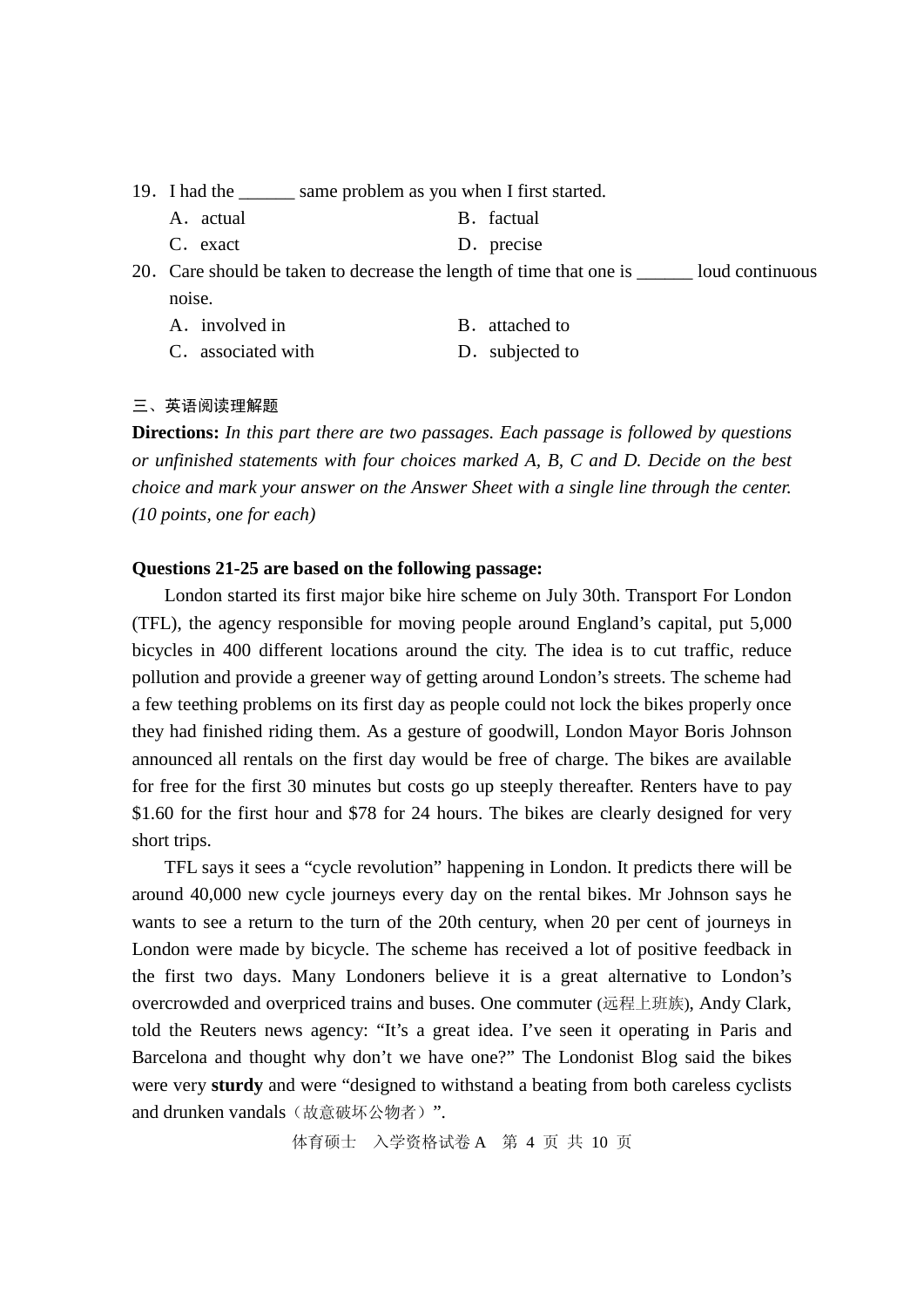- 21. London's bike rental service is intended to \_\_\_\_\_\_.
	- A. move people around free of charge
	- B. ease traffic problems on the city's roads
	- C. promote the bike sales in the city
	- D. raise people's awareness of pollution
- 22. A problem of the bike hike scheme on its first day was that \_\_\_\_\_\_.
	- A. the bicycles could not be locked properly
	- B. people didn't pay for the rental service
	- C. it brought renters some tooth problems
	- D. people didn't know where to return the bikes
- 23. How much does it cost to rent one of the bikes for a day?
	- A. No money. B. \$1.60.
	- C.\$30. D.Almost \$80.
- 24.Which of the following is **NOT** true according to the passage?
	- A.A "cycle revolution" happened at the turn of the 20th century.
	- B. Around 40,000 journeys a day will be made on the rental bikes.
	- C. A fifth of all London journeys were on bicycles over 100 years ago.
	- D. People are supportive of the bike rental scheme when it started.
- 25. The word "**sturdy**" (Line 9, Para.2) most probably means  $\qquad \qquad$ .
	- A. convenient B. low-priced
	- C. strong D. widespread

### **Questions 26-30 are based on the following passage:**

Calls to use technology for big decisions in football are coming thick and fast at the FIFA World Cup — the game's greatest event. These follow two totally wrong refereeing (裁判的) decisions that **marred** the games between Germany and England, and Argentina and Mexico. In the first game, a shot by England player Frank Lampard clearly crossed the goal line by a metre. Neither the referee nor his officials saw it so no goal was given. In the later game, Argentina's Carlos Tevez was several metres offside (越位). Despite the whole Mexican team protesting, his headed goal was given. Both of these obvious errors potentially changed the outcome of the game. England would have had the momentum(势头), coming back from 2-0 down to level at 2-2. Mexico lost their shape after Tevez's goal was allowed to stand.

体育硕士 入学资格试卷 A 第 5 页 共 10 页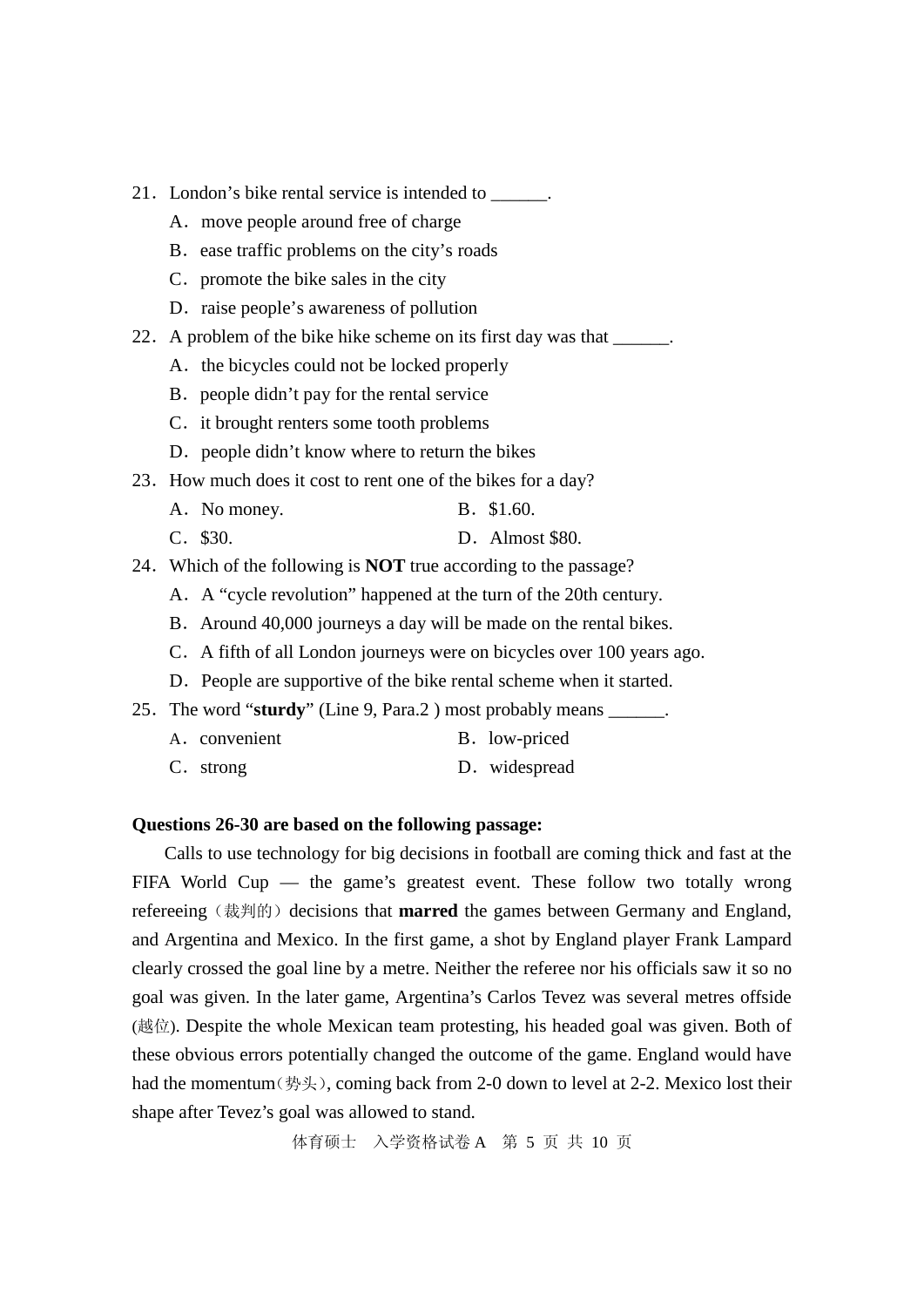There have been many calls for FIFA president Sepp Blatter to resign. Tottenham boss Harry Rednapp said Mr Blatter should be embarrassed. Blatter believes there is no place in football for goal-line technology or video replays. FIFA general-secretary Jerome Valcke said in March: "Technology should not enter into the game…Let's keep the game of football as it is." The game's two top officials are ignoring the fact that technology is used extremely well in almost every other sport to bring fairness and reduce human error. Former England captain Alan Shearer pointed out: "All the managers and the stars of football are calling for it." Even Maradona had sympathy for England, saying: "Today we saw that goal that was ruled out for England, and you know that I'm not a great fan of England."

- 26.Which of the following can be the title of the passage?
	- A.Calls for Technology in Soccer
	- B. Referee Errors at the FIFA World Cup
	- C. Calls for FIFA President to Resign
	- D. Unfair Rules of the FIFA World Cup
- 27.Which of the following is **NOT** true according to the passage?
	- A. Many people want to see technology introduced in soccer games.
	- B.The Mexican team accepted the referee's decision without argument.
	- C. Mistakes were made by referees in two important World Cup matches.
	- D. Mexico's football changed after the poor judgment by the referee.
- 28.The word "**marred**" (Line 3, Para.1) is closest in meaning to \_\_\_\_\_\_.
	- A. ruined B. embarrassed
	- C. happened D. protested
- 29. It is stated in the passage that the FIFA president \_\_\_\_\_\_.
	- A. has called for the referees to resign
	- B.wants goal-line technology but FIFA doesn't
	- C. dismisses the use of video replays in football
	- D. believes that technology can bring fairness
- 30.What does the passage say about Maradona?
	- A. He is England's old enemy.
	- B. He wants technology in football.
	- C.He is a great fan of England.
	- D. He feels sorry for England.

体育硕士 入学资格试卷 A 第 6 页 共 10 页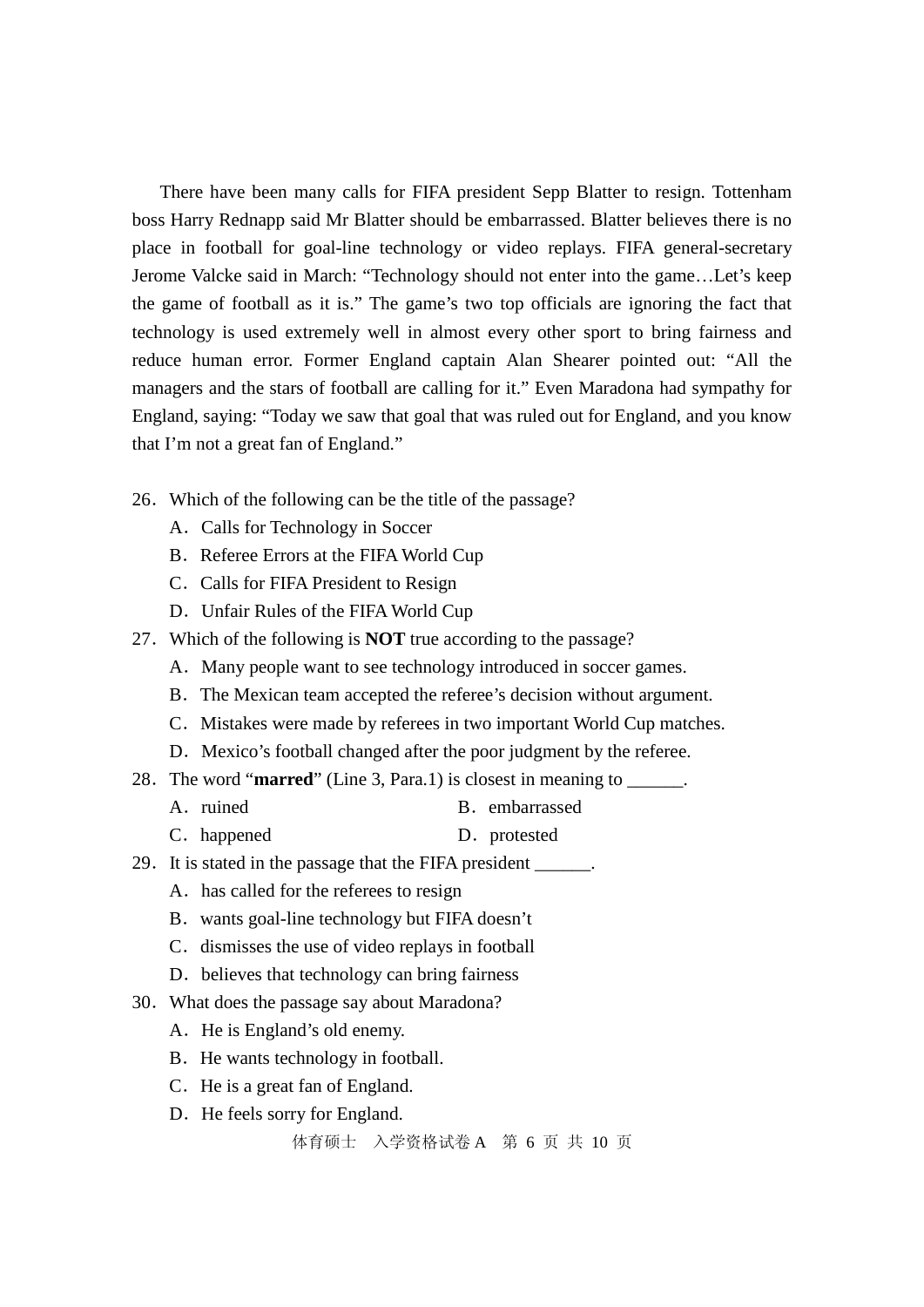体育硕士 入学资格试卷 A 第 7 页 共 10 页 四、体育综合单项选择题(每小题1分,共15分) 31. 周期安排原则的理论依据不包括()。 A.物质运动周期性的普遍规律 B.人体竞技能力变化的周期性特征 C. 人体生物特点 **D. 适宜比赛条件出现的周期性特征** 32.下列不属于动作轨迹的构成要素是( )。 A. 轨迹形状 **B.** D. 轨迹方向 C. 轨迹幅度 **D. 轨迹结构** 33. 等动力量训练法是在指动作速度基本不变的情况下, 肌肉始终能发挥出()的训练方法。 A. 最大力量 **B. 较小力量** C. 持续力量 D. 较大力量 34.发展最大力量的途径不包括( )。 A. 加大肌肉横断面积 B.增加肌肉中磷酸肌酸的储备量,加快工作中 ATP 的合成速度 C.增加肌纤维的数量 D. 提高肌肉间及肌纤维之间的协调性 35.训练课的结构一般包括( )。 A.准备部分、基本部分和结束部分 B.开始部分、基本部分和结束部分 C.准备部分、主干部分和结束部分 D.准备部分、基本部分和休整部分 36.《学校体育工作条例》规定普通中小学校、农业中学、职业中学每天应当安排课间操,每 周安排三次以上课外体育活动, 保证学生每天有() 的体育活动的时间(含体育课)。 A. 1 小时 B. 半小时 C.45 分钟 D.2 小时 37. 学校体育管理校体育管理的()等方面体系和制度的总称,是实现学校体 育总目标的组织保证。 A.指导思想、工作方针、发展规划 B.机构设置、权限划分、运行机制 C.管理方法、管理内容、管理手段 D.监督、协调、指导、控制、反馈 38.按人体参与活动的基本方式,体育课程内容可分为( )。 A.走、跑、跳跃、投掷、攀登、爬越、悬垂支撑和平衡、角力等 B.个人运动和集体运动等 C.养生、健身、防病、治病、健康等 D. 水上运动、空中运动、陆地运动等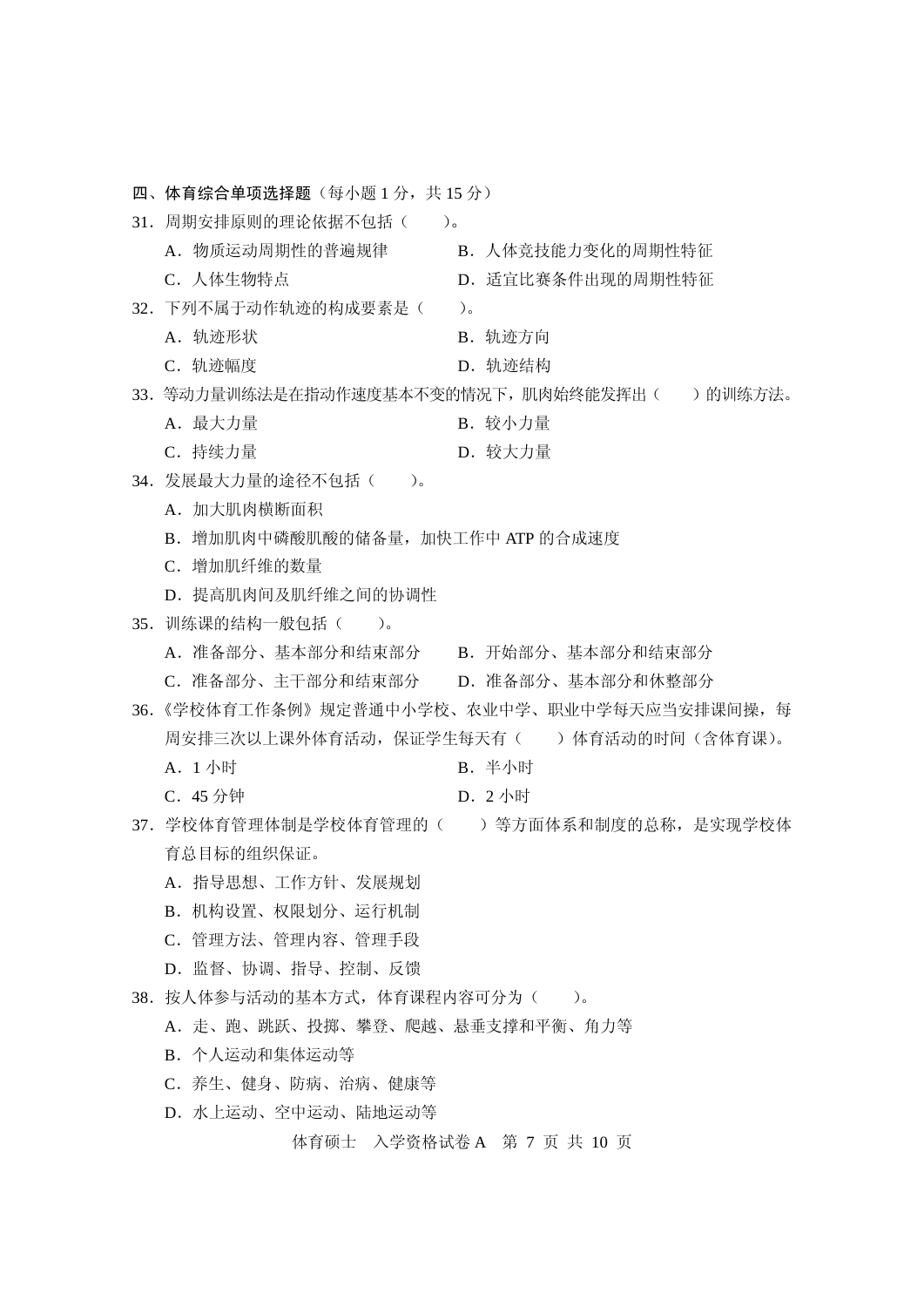体育硕士 入学资格试卷 A 第 8 页 共 10 页 39.一味强调体育课程内容的科学性、系统性,把学生当成掌握基本知识、基本技术和基本 技能的"工具人"和传承运动文化"载体人"的做法,忽视学生的兴趣和爱好,是对学 生()的一种压抑。 A.锻炼的有效性、有序性 B.积极性、创造性 C.知识性、实用性 D.科学性、层次性 40.体育学科独有的运动认知体系是不断提高人体对物体,对自我的速度,对时间、空间、 距离、重量、力量、方位、平衡、高度等因素进行识别和控制的能力,是一种身体-动 觉智力。构成身体一动觉智力有三个核心要素,其一是有效地控制身体运动的能力;其 二是熟练地操作物体的能力;其三是()的能力。 A. 语言和行动协调一致 **B. 体脑协调一致** C.肢体和动作协调一致 D.时间和空间协调一致 41. 骨骼肌细胞收缩和舒张最基本的功能单位是()。 A. 线粒体 **B.** D. 肌小节 C. 细胞核 **D. 细胞膜** 42. 慢肌纤维有以下代谢特征()。 A.糖酵解酶活性和有氧代谢酶活性均较低 B.糖酵解酶活性较低,而有氧代谢酶活性较高 C.糖酵解酶活性和有氧代谢酶活性均较高 D.糖酵解酶活性较高,而有氧代谢酶活性较低 43.胰高血糖素由胰岛的( )细胞分泌。 A.  $\alpha$  B. β C. γ D. θ 44. 赛前状态是指人体在比赛或训练前某些器官、系统产生的一系列()反射性变化。 A. 心理活动 **B. 生理活动** C.自然条件 D.人工条件 45. 乳酸阈(也称为无氧阈)是指人体在递增运动强度运动时,由()的临界点。 A. ATP-CP 供能向无氧代谢供能过渡 B.有氧代谢供能向 ATP-CP 供能过渡 C.有氧代谢供能向无氧代谢供能过渡 D. 无氧代谢供能向有氧代谢供能过渡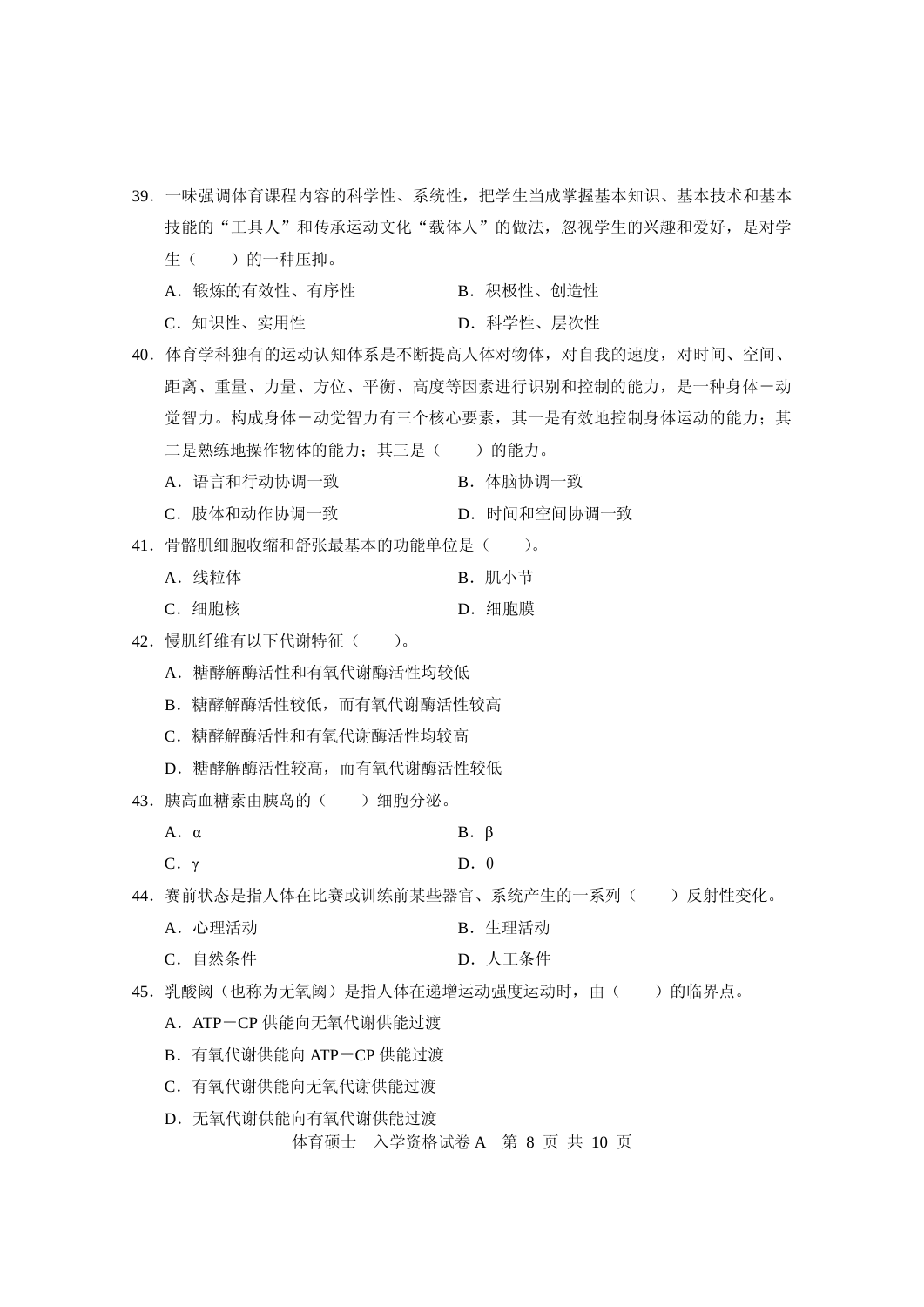五、体育综合判断题(判断下列各命题是否正确,正确的在字母"A"上填涂,错误的在字母

"B"上填涂, 在其它字母上填涂的无效。每小题 1 分, 共 15 分)

- 46.静息电位是钠离子内流的平衡电位。( )
- 47. 长期系统的速度性训练有助于快肌纤维选择性肥大。()
- 48. 血红蛋白含量直接影响无氧耐力水平。()
- 49. 在运动过程中机体无论处于何种机能状态,体内三个供能系统都要共同参与供能。( )
- 50. 出现"青春期高血压"的青少年一般体质较差,运动能力较弱。()
- 51. 体育教师在进行情景教学前,要让学生"想玩";在进行比赛教学前,要让学生"入景"; 在进行游戏教学前,要让学生"摩拳擦掌"。()
- 52.体育教学中的运动负荷变化与控制过程是:粗略掌握动作阶段→改进与提高动作阶段→ 动作的巩固与运用自如阶段等三个阶段。()
- 53.体育教学中乐趣体验的过程是:学生在自己原有的技能水平上充分地运动,从而体验运 动乐趣的阶段→学生向新的技能水平进行挑战,从而体验运动学习乐趣的阶段→学生在 运动技能习得以后进行技术和战术的创新,从而体验探究和创新乐趣的阶段。()
- 54.学校体育的健身功能主要表现在促进身体的正常生长发育,提高人体的机能水平和形成 正确的身体姿势,全面发展身体素质和基本活动能力,提高对环境的适应能力和对疾病 的抵抗能力等。( )
- 55. 《体育(与健康)课程标准》改变了过去按运动项目划分课程内容的做法,将学习内容 划分为运动参与、运动技能、身体健康、心理健康和社会适应 5 个领域。( )
- 56. 速度素质包括反应速度、动作速度和移动速度 3 种类型。( )
- 57. 动作质量属于动作要素的内容。()
- 58. 采用持续训练法发展有氧耐力的负荷应该将心率控制在 170 次/分~180 次/分。()
- 59. 耐力素质可以分为心血管耐力和肌肉耐力。( )
- 60.运动员的心理能力是指其与训练竞赛有关的个性心理特征,以及依训练竞赛的需要把握 和调整心理过程的能力。()

体育硕士 入学资格试卷 A 第 9 页 共 10 页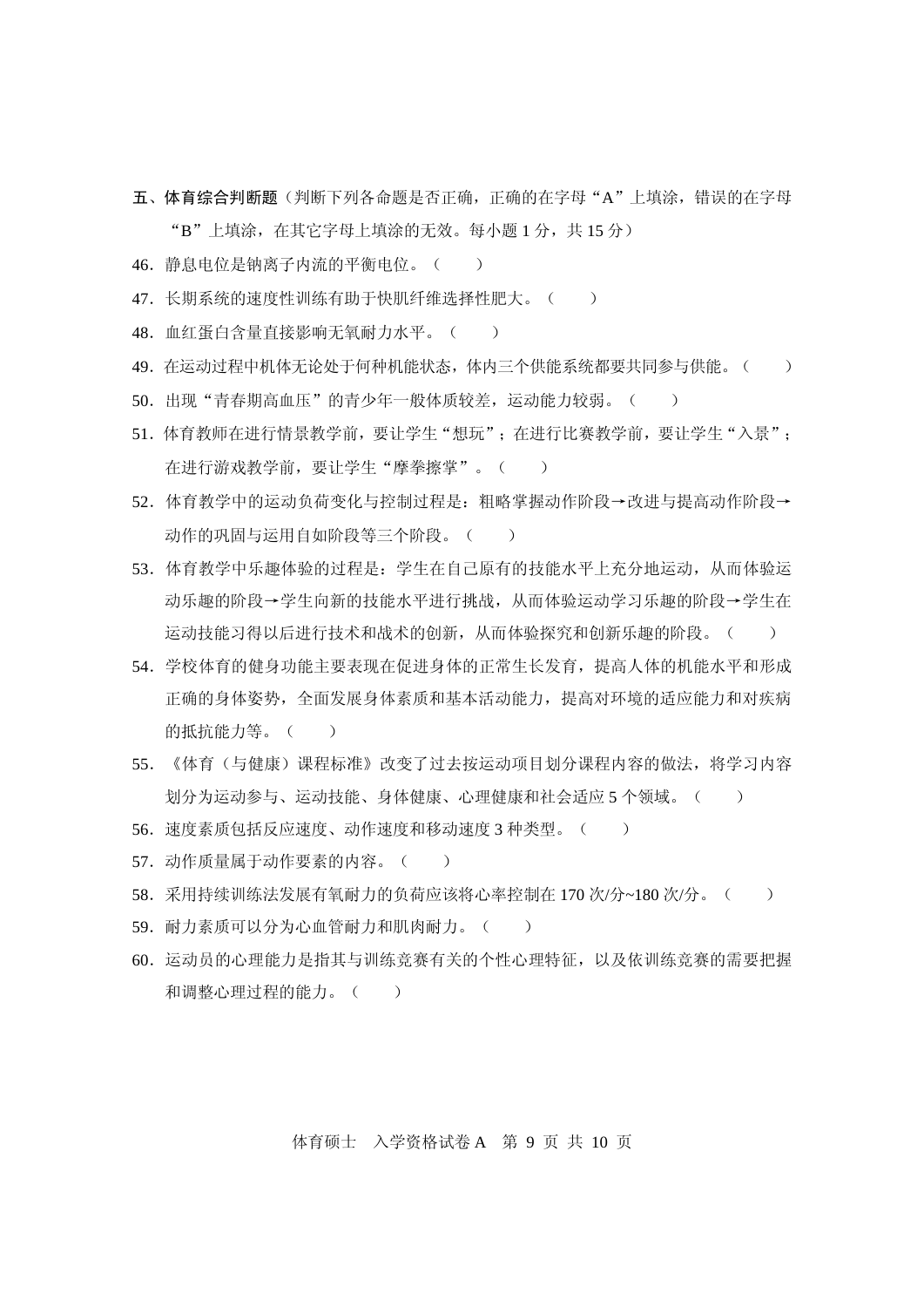### 第二部分

### Ⅰ 运动生理学

一、论述题(15 分)

试述影响最大吸氧量的因素。

二、案例分析题(15分)

运动员参加 10000 米跑比赛初期,常出现呼吸急促困难、头晕、胸闷、主观感觉难受、 跑速下降等现象,继续坚持运动后上述现象会逐渐消失,运动员感觉轻松,运动恢复正常。 试分析产生上述情况的原因。

### Ⅱ 学校体育学

一、论述题(15 分) 试述学校体育对学生智育发展有哪些作用。

二、案例分析题 (15分)

2006 年,某体育俱乐部把世界上最普及和流行的篮球和足球两大运动项目结合在一起,6 人为一队,让运动员半场打篮球、半场踢足球,一个队进攻时踢足球,而防守时则打篮球, 另一个队进攻时打篮球,防守时则踢足球,20 分钟交换场地并变换攻防内容。要使这一运动 项目能够吸引中学男生积极参与,根据有效开发和利用课程资源的方法和途径,请你谈谈如 何改造和创新项目的规则和技战术要求,才有可能收到良好的效果。

### Ⅲ 运动训练学

一、论述题(15 分)

结合某一运动项目论述教练员制定战术方案时应该注意的问题。

二、案例分析题(15 分)

某田径队的教练员为了提高运动员全身不同肌群的力量耐力, 安排该队运动员每人依次 连续完成俯卧撑10~15次、单杠引体向上8~12次、蹲跳10~20次、收腹两头起8~15次、背仰两 头起6~10次、原地高抬腿30~60次、撑臂收腿5~10次和蛙跳10~13次的一组练习。完成练习后 休息1分钟,每人再依次完成一组上述练习。

请指出该教练员具体采用的是什么运动训练方法,试分析这种运动训练方法的应用特点 及该训练安排的不足之处。

体育硕士 入学资格试卷 A 第 10 页 共 10 页